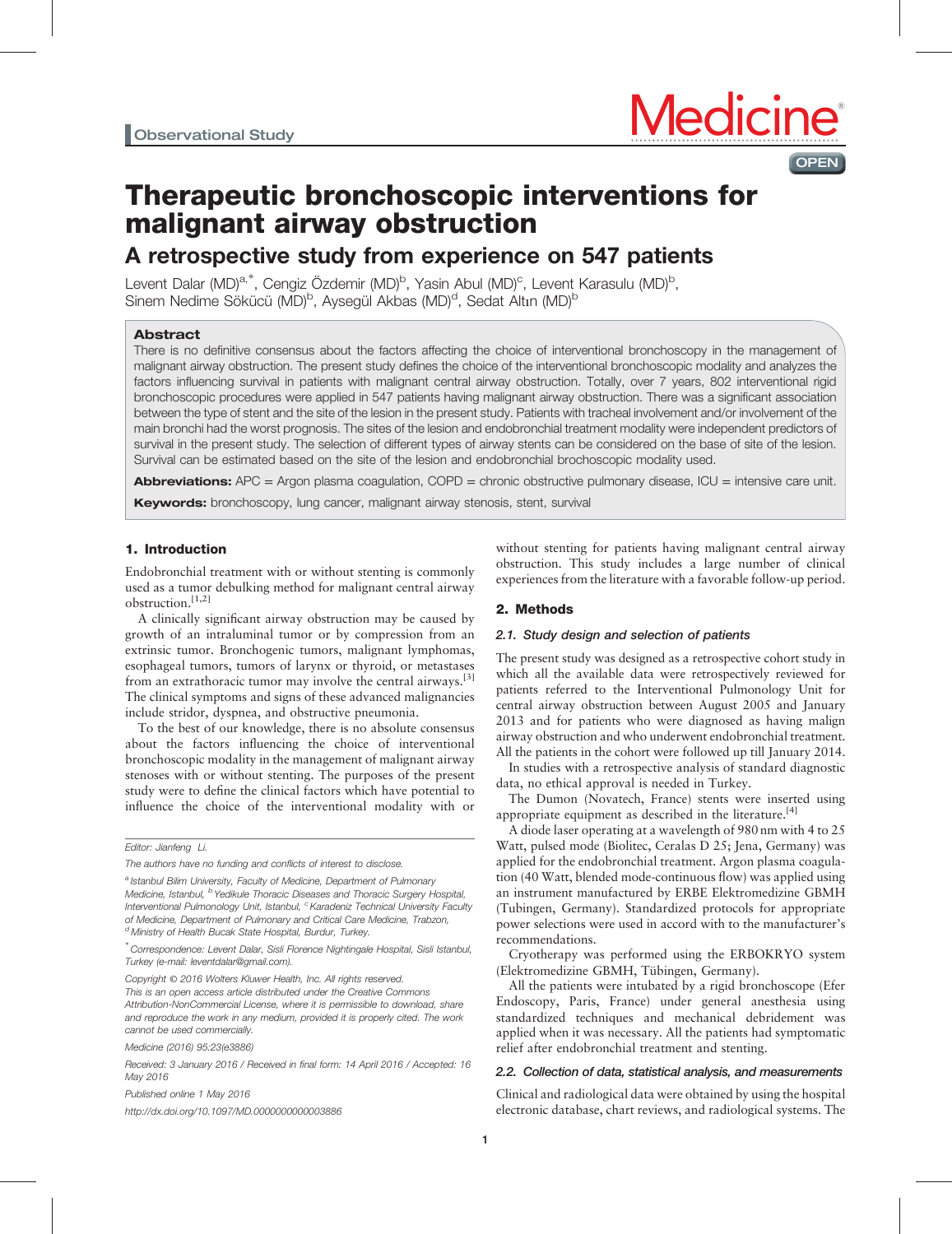Table 1 Demographical findings and number of patients according to clinical features and type of the tumor in the study population.

|                      | <b>Small</b><br>cell<br>carcinoma | <b>Nonsmall</b><br>cell<br>carcinoma | Lymphoma         | <b>Thyroid</b><br>cancer | <b>Malignant</b><br>mesothelioma | <b>Neuroendocrine</b><br>tumor | <b>Carcinoid</b>  | <b>Malignant</b><br>mesenchymal<br>tumor | <b>Other</b><br>metastasis |
|----------------------|-----------------------------------|--------------------------------------|------------------|--------------------------|----------------------------------|--------------------------------|-------------------|------------------------------------------|----------------------------|
| Age (years $\pm$ SD) | $61.25 \pm 10.25$                 | $62.50 \pm 10.30$                    | $65.2 \pm 17.04$ | $60.25 + 10.84$          | $64 \pm 11.31$                   | $68.33 \pm 10.35$              | $51.90 \pm 16.73$ | $49.67 + 18.00$                          | $53.29 \pm 17.87$          |
| M:F ratio            | 42:11                             | 351:60                               | 6:3              | 1:3                      | 2:0                              | 5:4                            | 12:17             | 5:4                                      | 4:10                       |
| Smoking history      | 44                                | 352                                  | 5                |                          |                                  |                                | 19                |                                          |                            |
| <b>COPD</b>          | 12                                | 55                                   |                  |                          |                                  |                                |                   |                                          |                            |
| <b>ICU</b> stay      | 16                                | 71                                   |                  |                          |                                  |                                |                   |                                          |                            |
| Dyspnea              | 40                                | 274                                  | 8                |                          |                                  |                                | 10                |                                          | 13                         |
| Cough                | 17                                | 178                                  | 6                |                          |                                  |                                |                   |                                          |                            |
| Hemoptysis           |                                   | 89                                   |                  |                          |                                  |                                |                   |                                          |                            |
| Sputum production    | 10                                | 81                                   |                  |                          |                                  |                                |                   |                                          |                            |

COPD, Chronic obstructive pulmonary disease; ICU, Intensive care unit.

primary outcomes of the present study were defined as the response to stenting and endobronchial treatment of the patients, the rate of complications of the stenting and endobronchial treatment. Multiple and recurrent applications of stenting and total procedures for endobronchial treatment were also recorded. The chi-square test was used to assess the significance of factors influencing the choice of interventional brochoscopic treatment modality. A Kaplan–Meier log-rank analysis was used to determine the factors for survival. Factors which were significant on the basis of a univariate analysis were then analyzed using the Cox regression model. A  $P$  value of  $< 0.05$  was accepted as statistically significant.

#### 3. Results

#### 3.1. Clinical features of the study population

Totally, 802 interventional rigid bronchoscopic procedures were applied in 547 patients having a malign airway obstruction. The male to female ratio was 432 to 115 and median age was 63 years. The median follow-up period was 5.3 months (range, 0–100 months). Demographical findings and clinical features of the study population were summarized in Table 1.

### 3.2. Interventional bronchoscopic features of study population

The total laser application was performed in 250 procedures for 178 patients, argon plasma coagulation was used in 373 procedures for 257 patients, cryotherapy was performed in 93 procedures for 54 patients, and stents were applied during 171 procedures in 147 patients. Overall, 94 Y-stents and 52 tube stents (Novatech, La Ciotat, France) were placed into the central airways of patients having malign airway obstruction. Total flexible bronchoscopy (Olympus Evis Exera, Tokyo, Japan) was used in 391 patients for follow up of endobronchial treatment and/or stenting. For follow up, a flexible bronchoscopy was used in 100 patients after they had stenting. A laser was most commonly used in lung malignancies and was combined with stenting in 36 patients in the present study. Argon plasma coagulation (APC) was most commonly used for lung malignancies and was combined with stenting in 65 patients in the present study. Cryotherapy was most commonly used in lung malignancies and was combined with stenting in 5 patients in the present study.

The diagnoses and types of the malignancies are summarized in Table 2. Bronchoscopic view of the lesions and stents were shown in Figs. 1 and 2. Bronchogenic lung cancers were the most common

type of malignancy causing central airway obstruction followed by lymphoma and metastases from extra extrathoracic sites. The placement of an endobronchial stent was most commonly used for primary lung cancers in the present study. The primary lesions were confined only to the trachea in 65(11.9 %) patients; confined to the trachea plus right main bronchus in 87 (15.9 %) patients; confined to the trachea plus left main bronchus in 20 (15.9 %) patients; confined to the trachea plus both main bronchi in 121 (22.1 %) patients, and the right bronchial system and as well as left bronchial system were involved in 9 (1.6%) patients.

There was a significant association between the type of stent used and the site of the lesion  $(P=0.013)$ . Insertion of Y stent alone was most frequently used for the lesions confined to both the left and the right bronchial system combined with a coexisting tracheal involvement. Tube stents were more frequently placed for lesions located in only the trachea or in left main bronchus. All patients reported substantial improvement in their dyspnea after stenting. There was no significant association between the use of the laser alone and the site of the lesion  $(P>0.05)$ . There was a significant association between the use of Argon plasma coagulation and the site of the lesion  $(P=0.029)$ . The Argon plasma coagulation was more frequently used for the lesions involving both trachea plus a main bronchus.

### 4. Complications

The complications were seen in total in 10.8% (59 out of 547) patients. Complications following endobronchial treatment were observed in 59 patients. Arrhythmias during endobronchial treatment were seen in 4 patients, a hypertensive attack was seen

## Table 2

|  |  | Causes of airway obstruction and distribution of patients. |  |  |  |  |
|--|--|------------------------------------------------------------|--|--|--|--|
|--|--|------------------------------------------------------------|--|--|--|--|

| Underlying malignancy causing of<br>airway obstruction | <b>Number of patients</b><br>$n = 547$ |  |  |  |
|--------------------------------------------------------|----------------------------------------|--|--|--|
| Squamous cell cancer                                   | 199                                    |  |  |  |
| Small cell cancer                                      | 53                                     |  |  |  |
| Adenocarcinoma                                         | 31                                     |  |  |  |
| Nonsmall cell lung cancer undefined                    | 181                                    |  |  |  |
| Carcinoid tumor                                        | 29                                     |  |  |  |
| Lymphoma                                               | 9                                      |  |  |  |
| Thyroid cancer                                         | 4                                      |  |  |  |
| Renal cell cancer                                      | 4                                      |  |  |  |
| Malign mesothelioma                                    | 2                                      |  |  |  |
| Neuroendocrine tumor                                   | 9                                      |  |  |  |
| Malign mesenchymal tumor                               | 9                                      |  |  |  |
| Other metastasis                                       | 17                                     |  |  |  |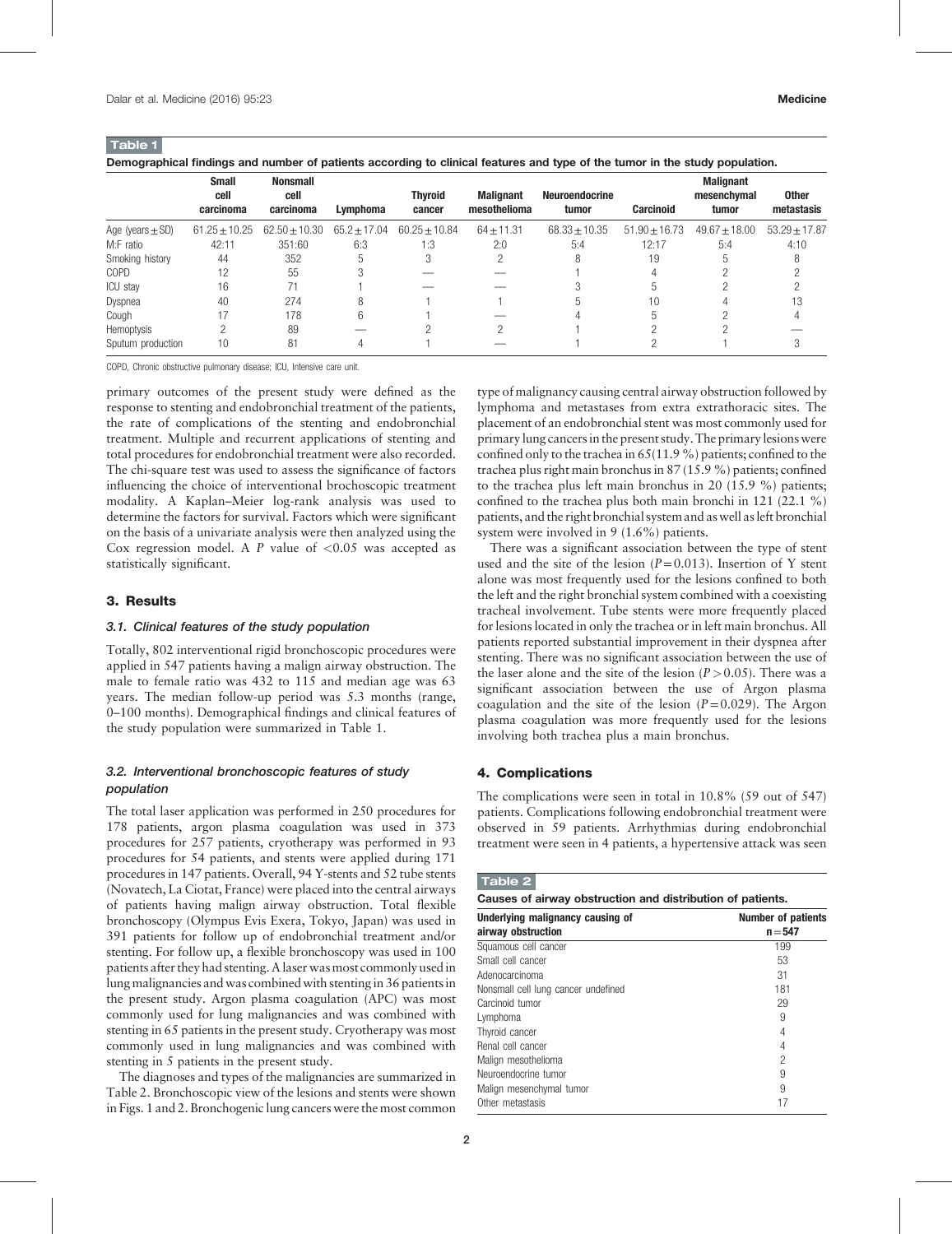

Figure 1. (A) A 57-year-old patient with squamous cell carcinoma type and lobulated mass lesion located in midportion of the trachea causing 65% of the lumen obstruction before the endobronchial treatment. (B) Tumor was coaugulated with diode laser and obstruction was relieved totally by rigid bronchoscopic intervention. Scabbard trachea was also seen and noticed easily after the endobronchial treatment.

in 9 patients, and oxygen desaturation was seen 24 patients. Restenosis due to the tumor progression during an acute followup period was seen in 20 patients.

The patency of the airway lumen, the control of bleeding, and reduction of tumor size were achieved in all of the cases.

#### 4.1. Prognosis and survival analysis

A total of 151 patients were still alive at the end of follow-up period. The median follow-up time was 5.3 months (range 0–100 months). Factors significantly affecting survival using the Kaplan–Meier log-rank analysis were type of malignancy causing central airway obstruction ( $P < 0.01$ ) ([Fig. 3\)](#page-3-0), site of lesion ( $P <$ 0.01) [\(Fig. 4\)](#page-3-0), and the type of endobronchial treatment modality  $(P=0.01)$  [\(Fig. 5\)](#page-3-0). Multivariate analysis using a Cox regression model showed that site of lesion and endobronchial treatment modality were independent predictors of survival [\(Fig. 6\)](#page-3-0) ([Table 3](#page-4-0)).

## 5. Discussion

The primary indication for endobronchial treatment is palliation of central airway obstruction.[2,5] The common indications for airway stenting are presence of intrinsic lesions, extrinsic compression, complex strictures, or a central airway fistula.<sup>[\[3\]](#page-5-0)</sup> There are no definitive data about factors such as type of disease or site of the lesion which may affect the use of a single or combined modality or stenting in the treatment of endoluminal lesions. The location, shape, and length of stenosis is an important consideration to determine the choice of stent.<sup>[\[1\]](#page-5-0)</sup> A significant association between the type of stent and the site of the lesion was seen in the present study. A bifurcated Y stent alone



Figure 2. (A) A 54-year-old patient with internal and external tracheal tumoral compression who presented with respiratory insufficiency and tracheal lumen was obstructed >90%. (B) Early findings seen after dilatation of the distal trachea by rigid bronchoscopy. (C) Late findings seen after dilatation of the distal trachea by rigid bronchoscopy showing decreased tracheal osbtruction. (D) Placement of Dumon Y stent that was located on carina.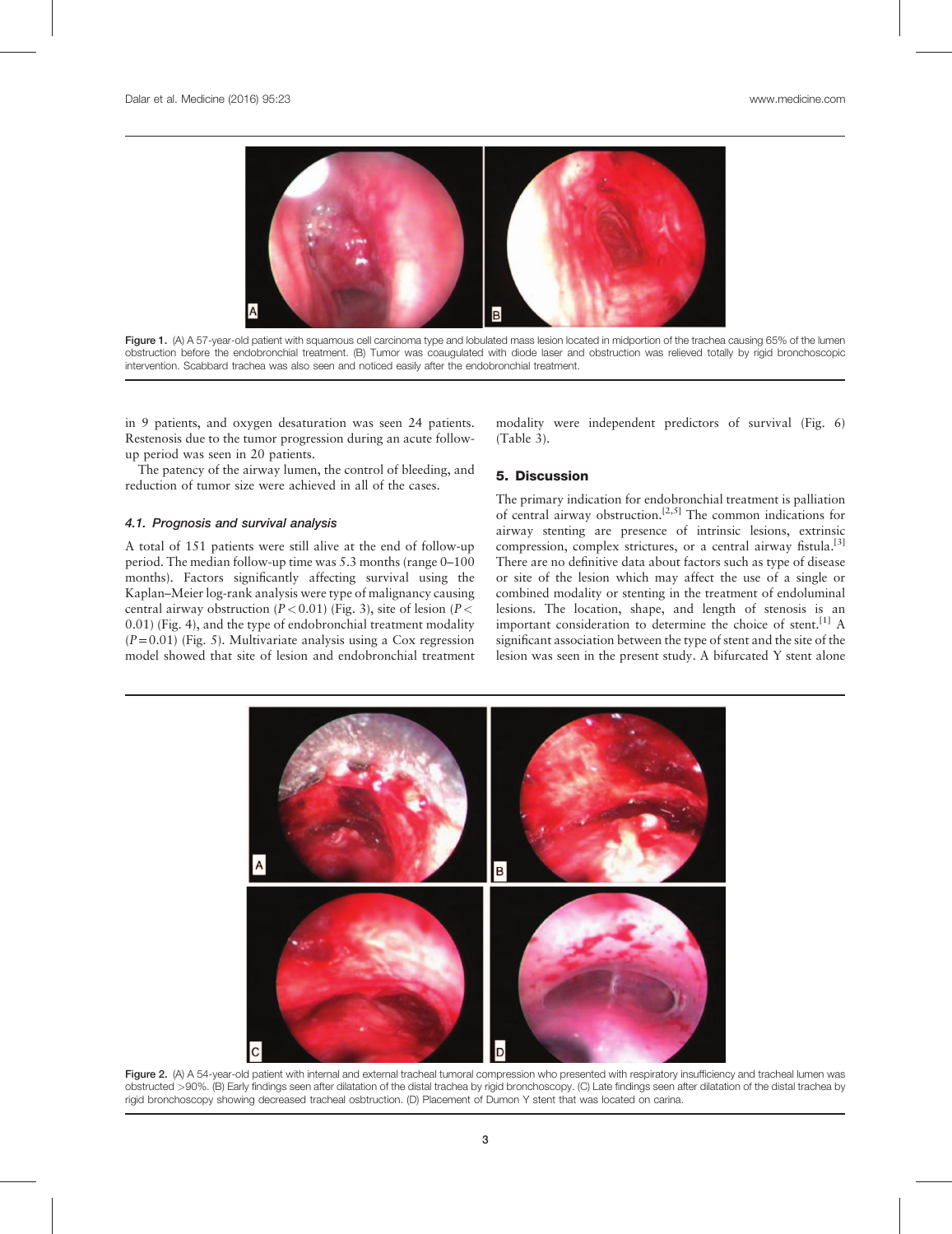<span id="page-3-0"></span>

Figure 3. Type of malignancy causing central airway obstruction as a factor affecting survival of the study population represented as the Kaplan–Meier curve  $(P < 0.01)$ .

was most frequently used for lesions confined to both the left and the right bronchial system, having a coexisting tracheal involvement in the present study and tube stents were more commonly used [employed] for the lesions located in only the trachea or in the left main bronchus in the present study. The Dumon Y-stent has been proved to be useful and has been proposed to be well-tolerated in the management of malignant disease involving the main carina.<sup>[\[6\]](#page-5-0)</sup> All the stents were well tolerated in the present study. Y stents are usually used when dealing with long stenoses and strictures involving the trachea and the main bronchi. The inner surface of Y stents is smoother and no tumor tissue can grow between the single stents. Prevention of migration is another advantage of Y stents as they are located on the carina. Tube stents or so called straight stents have been used for placement in the trachea or larger bronchi.[\[3\]](#page-5-0)

Follow-up flexible bronchoscopy was used in 100 patients after that had stenting in the present study. A study of this issue proposed the conclusion that routine follow-up bronchoscopies are not justified.[\[7\]](#page-5-0) However follow-up bronchoscopy may reveal a complication or a side-effect of stenting. If granulation tissue is present during follow-up bronchoscopy it is not obligatory that it



Figure 4. Site of the lesion as a factor affecting survival of the study population represented as the Kaplan–Meier curve  $(P < 0.01)$ .



Figure 5. Type of endobronchial treatment modality as a factor affecting survival of the study population represented as the Kaplan–Meier curve  $(P=$ 0.01).

be removed. If the patient is not symptomatic, no action may be required. However, in the case of growth of further granulation tissue, the patient can be symptomatic and postobstructive pneumonia may be revealed. Therefore, early follow-up bronchoscopy may prevent this complication.[\[3\]](#page-5-0)

Endobronchial stents are most frequently used for re-establishing the patency of narrowed central airways in lung malignancies. Malignant lymphomas, esophageal tumors, tumors of larynx or thyroid, or metastases from extrathoracic organs can also involve the major airway in addition to primary lung malignancies.<sup>[\[3\]](#page-5-0)</sup> Primary lung cancers were the most common indication for endobronchial treatment and stenting in the present study. Other malignancies included lymphoma, tumors of the larynx, and metastasies from extrathoracic organs in the present study.

The present study showed that all the patients had symptomatic relief after endobronchial treatment and stenting. Airway stenting is a useful treatment modality besides the other interventional bronchoscopic procedures. It not only provides rapid relief of symptoms and an improved quality of life but also gives additional time for adjuvant chemoradiotherapy that might provide prolonged survival.<sup>[2,8,9]</sup>

Complications related to the placement of the stents include reobstruction of the lumen by tumor, granuloma formation at the



Figure 6. Cumulative survival of study cohort during 365 days (1 year) period.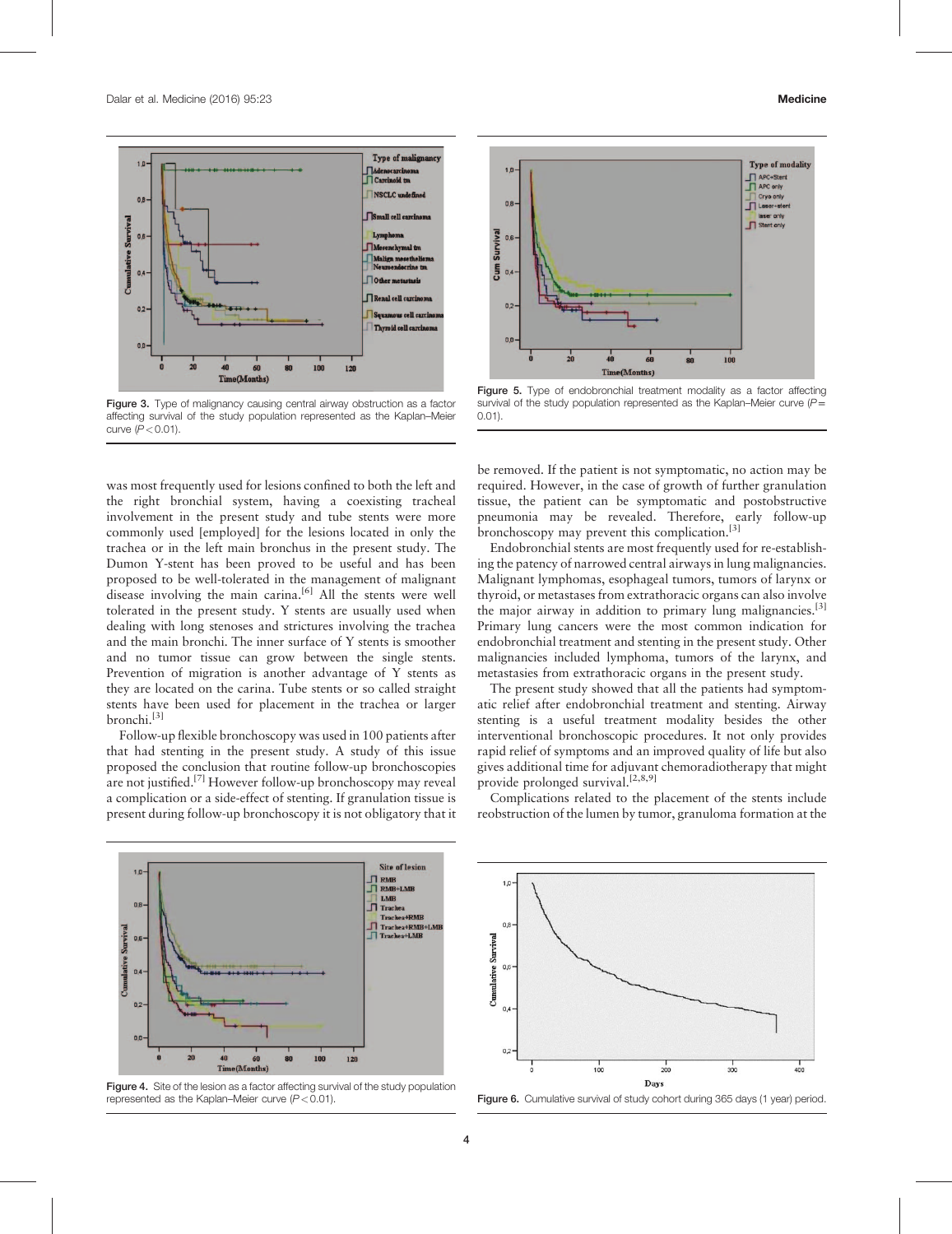#### <span id="page-4-0"></span>Table 3

Characteristics of the study population affecting survival after interventional bronchoscopic procedures for malignant central airway obstruction.

|                                      |                                          | P                |                  |                   |                     |
|--------------------------------------|------------------------------------------|------------------|------------------|-------------------|---------------------|
|                                      | <b>Mean months</b><br>$(%95 \text{ CI})$ | 3 months<br>$\%$ | 6 months<br>$\%$ |                   | <b>Multivariate</b> |
| <b>Characteristics</b>               |                                          |                  |                  | <b>Univariate</b> |                     |
| Type of underlying malignancy        |                                          |                  |                  | 0.006             | 0.7                 |
| Squamous cell lung cancer            | $21.5(16-27)$                            | 62               | 47               |                   |                     |
| Small cell lung cancer               | $15.3(6.3 - 24.4)$                       | 38               | 28               |                   |                     |
| Adenocarcinoma                       | 28.5 (18.9-38.1)                         | 73               | 70               |                   |                     |
| Non-small cell lung cancer undefined | $21(14.4 - 27.6)$                        | 90               | 82               |                   |                     |
| Carcinoid tumor                      | 84.8 (78.9-90.7)                         | 96               | 96               |                   |                     |
| Lymphoma                             | 20.8 (1.8-39.8)                          | 71               | 57               |                   |                     |
| Thyroid cancer                       | $10.7(5.9 - 15.5)$                       | 75               | 75               |                   |                     |
| Renal cell cancer                    | 25.6 (15.8-35.5)                         | 100              | 100              |                   |                     |
| Malign mesothelioma                  | $1(0.3-1.6)$                             | -                |                  |                   |                     |
| Neuroendocrine tumor                 | $7.1(2.3 - 11.9)$                        | 55               | 44               |                   |                     |
| Malign mesenchymal tumor             | 33.8 (14.3-53.3)                         | 55               | 55               |                   |                     |
| Other metastasis                     | $13.4(2.7-24)$                           | 42               | 28               |                   |                     |
| Site of the lesion                   |                                          |                  |                  | < 0.001           | < 0.001             |
| Trachea                              | $20.1(12.1-28)$                          | 56               | 43               |                   |                     |
| Right main bronchus                  | 43.2 (34.6-51.8)                         | 73               | 60               |                   |                     |
| Left main bronchus                   | 41.6 (33.8-49.4)                         | 77               | 68               |                   |                     |
| Trachea+right main bronchus          | $14.4(8 - 20.8)$                         | 46               | 38               |                   |                     |
| Trachea+left main bronchus           | $10.1 (4.2 - 16)$                        | 47               | 36               |                   |                     |
| Trachea+right+left main bronhus      | $10(6.4 - 13.6)$                         | 41               | 28               |                   |                     |
| Right main+Left main bronchus        | $13.3(0.1 - 26.8)$                       | 33               | 13               |                   |                     |
| Endobronchial treatment              |                                          |                  |                  | 0.013             | 0.02                |
| Laser only                           | 22.4 (16-27.8)                           | 71               | 57               |                   |                     |
| Argon plasma coagulation only        | 29.7 (21.7-37.9)                         | 58               | 49               |                   |                     |
| Cryotherapy only                     | 20.9 (3.9-37.8)                          | 57               | 35               |                   |                     |
| Stent only                           | $10.7(5.9-15.4)$                         | 38               | 26               |                   |                     |
| Laser+stent                          | $7.9(1.8 - 14.1)$                        | 42               | 11               |                   |                     |
| Argon plasma coagulation +stent      | $11.9(5.7-18.1)$                         | 48               | 38               |                   |                     |

stent side, mucous plugging and migration of the stent, or with the use of a laser, both perforation of airway wall and fire.<sup>[2,10]</sup> The stent-related complications were observed in 20 patients in the present study.

Total laser applications were performed in 250 procedures for 178 patients and there was no significant association between the use of the laser alone and the site of the lesion in the present study. One of the main indications for the use of laser bronchoscopy includes obstructive lesions of the trachea, the left and right main bronchi, the bronchus intermedius, and the lobar orifices that compromise ventilation and the severely symptomatic patients having dyspnoea, stridor, an intractable cough, or hemoptysis. The most common indication is inoperable lung malignancies having endobronchial features. In most cases, laser bronchoscopy is used together with other treatment modalities such as stenting, external beam irradiation, and brachytherapy.<sup>[\[2\]](#page-5-0)</sup> Lasers were most commonly used in lung malignancies and combined with stenting in the present study.

External compression of the airways is the only absolute contraindication for the use of a laser. Hypoxemia, bronchoesophageal fistula, and coagulopathy are other relative contraindications for laser use. Hypoxemia, bleeding, perforation, fistula formation, and fire are laser-related complications. Inspired oxygen concentration should be kept  $\langle 40\%$  to prevent the risk of fire.<sup>[\[2\]](#page-5-0)</sup> Hypoxemia was observed in 7 patients who had received laser application in the present study.

Argon plasma coagulation was used in 373 procedures for 257 patients as an interventional bronchoscopic modality. Argon plasma coagulation was more frequently used for lesions

involving both trachea plus a main bronchus. Argon plasma coagulation is used with an ionized argon gas jet flow to conduct electrons providing a noncontact mode of treatment.<sup>[\[11\]](#page-5-0)</sup> Indications for argon plasma coagulation include coagulation of hemorrhage from the tracheabronchial system, and treatment of granulomatous lesions in relation with airway stents. Immediate symptomatic relief is provided by using argon plasma coagulation for tumor coagulation followed by mechanical debulking; this has been the accepted consensus strategy.<sup>[\[12\]](#page-5-0)</sup>

Cryotherapy was used in 93 procedures for 54 patients. Cryotherapy is the endobronchial treatmtent modality of extreme cold for local destruction of viable tissue. Cryotherapy has a delayed action compared to laser or electrosurgery. The action of cryotherapy occurs from a few hours to a few days after application. Cryotherapy has been used for paliation of endobronchial exophytic obstructive lesions.<sup>[\[12\]](#page-5-0)</sup> Cryotherapy was most commonly used in lung malignancies and combined with stenting in 5 patients in the present study.

There is no consensus about the factors influencing the choice of interventional bronchoscopic modality in the management of malignant airway stenoses with or without stenting. This issue has been raised by Chhajed et al and reported that there was no significant year effect for the treatment modality (laser, stent, or both) and the underlying disease as well as the nature of the lesion. On the other hand, the use of laser alone was reported as significantly influenced by the presence of lesions below the main bronchi.[\[13\]](#page-5-0) In the present study, argon plasma coagulation was more frequently used for lesions involving both trachea plus a main bronchus.